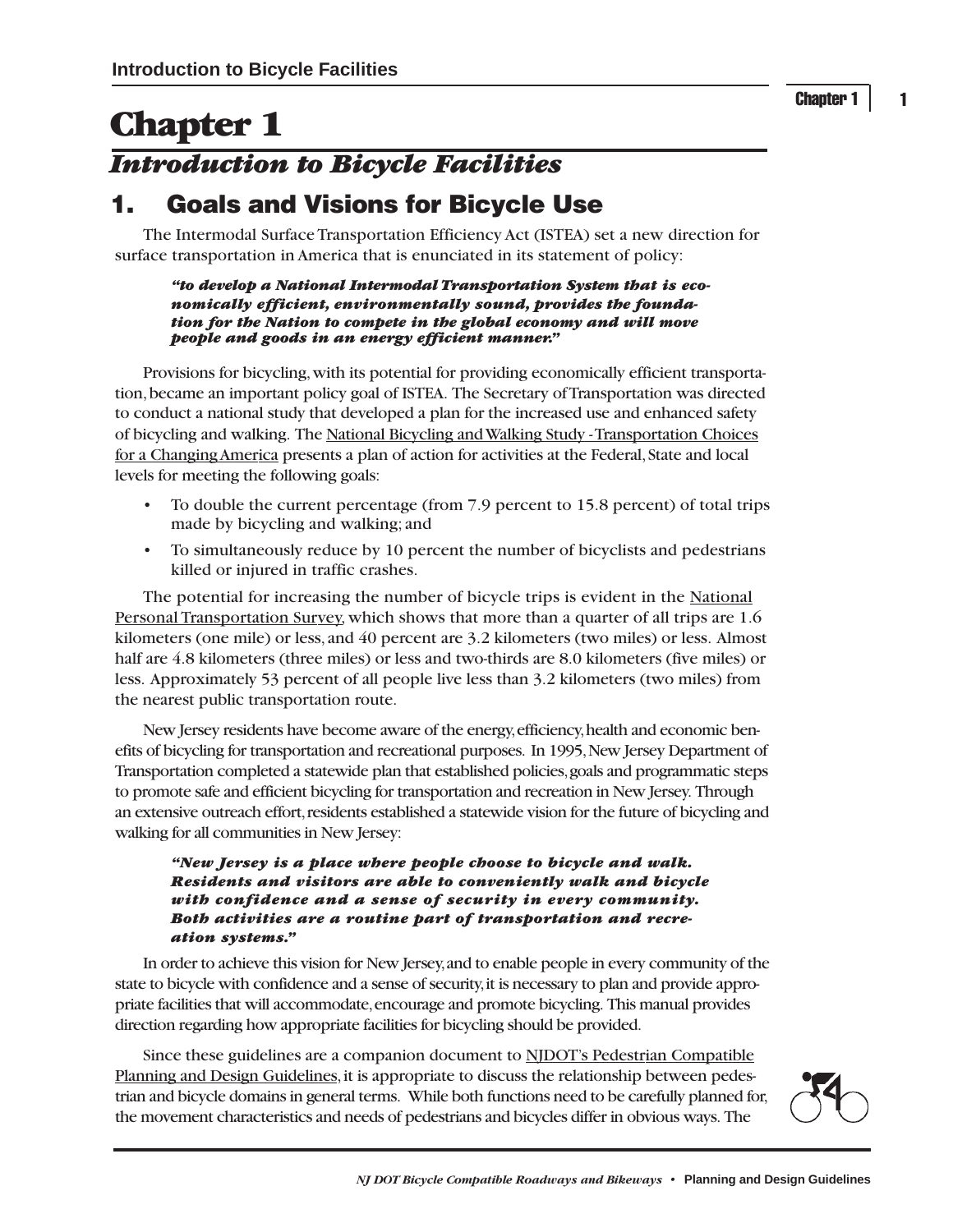greater speed and size of the bicycle and rider means that, in general, bicycles are best accommodated as part of the roadway and not on sidewalks. Additional outside lane dimensions or widened shoulders perform this function most typically. For recreational pathways and other unique circumstances (e.g., certain bridges), pedestrian and bicycle movement is sometimes combined if adequate width can be provided and usage is not intense.

### **2. Types of Bicyclists**

Bicyclists in New Jersey form a highly diverse population with varying needs and interests. These bicyclists range from advanced, highly experienced riders who ride frequently, often have special training, are confident in all traffic conditions and can negotiate with less operating space, to basic riders who are more casual in their riding practices and less comfortable riding in traffic, to young children who have not developed adequate judgement or received special training, enabling them to ride in the street unless under the strict control of a parent or other mature person.

Although advanced bicyclists represent only 20 percent of all bicyclists, they account for an estimated 80 percent of all bicycle trips. They are comfortable travelling long distances, are accustomed to using their bicycle (or bicycles) in a variety of environments, and will be the most likely to choose to bicycle for utilitarian purposes such as commuting or shopping.

Basic bicyclists are more casual riders, are less comfortable in traffic and have limited experience and skills. They form the largest group of bicyclists, but since they only occasionally cycle, basic bicyclists account for a smaller percentage of total bicycle trips. However, many casual riders may progress into becoming more confident and active riders as they gain experience.

Basic bicyclists will be more comfortable riding on lightly travelled neighborhood streets, on park or campus roads not used extensively by cars, on roadway shoulders along lightly travelled rural highways or on separate bicycle paths. Basic cyclists travel at slower speeds and for shorter distances compared to advanced cyclists, and frequently will wish to travel with other family members or friends. According to a Harris Poll reported in the National Bicycling and Walking Study, nearly half of all adults in the nation have bicycled at least once during the past year. Because of the urban character of New Jersey, it is reasonable to assume that an even higher percentage of adults would have bicycled at least once in the past year in New Jersey.

Young children form a separate group of bicycle riders. Children have minimal riding skills, little experience and limited physical capabilities. Their bicycles often may be of limited quality, limiting bicycling range. Children unfortunately also often have an inappropriately high level of confidence, or at least fearlessness, in their riding skill, and lack judgement regarding safe bicycling practices. Sidewalks in residential neighborhoods, school grounds and parks provide safe environments for young children to gain the bicycling skills they will need as they grow older. Because of their limited judgement capacity, children under the age of nine should not be allowed to ride on public streets unless actively supervised by a parent or other mature adult.

## **3. Types of Bicycle Facilities**

Because of the great difference in skill levels among bicycle riders, different types of bicycle facilities are needed to serve riders in New Jersey. Advanced bicyclists are best served by bicycle compatible streets and highways which have been designed to accommodate shared use by bicycles and motor vehicles. Basic bicycle riders will be especially interested in riding on bikeways which are designated facilities that encourage bicycle use.



The difference between a compatible roadway and a designated roadway can be summarized as follows: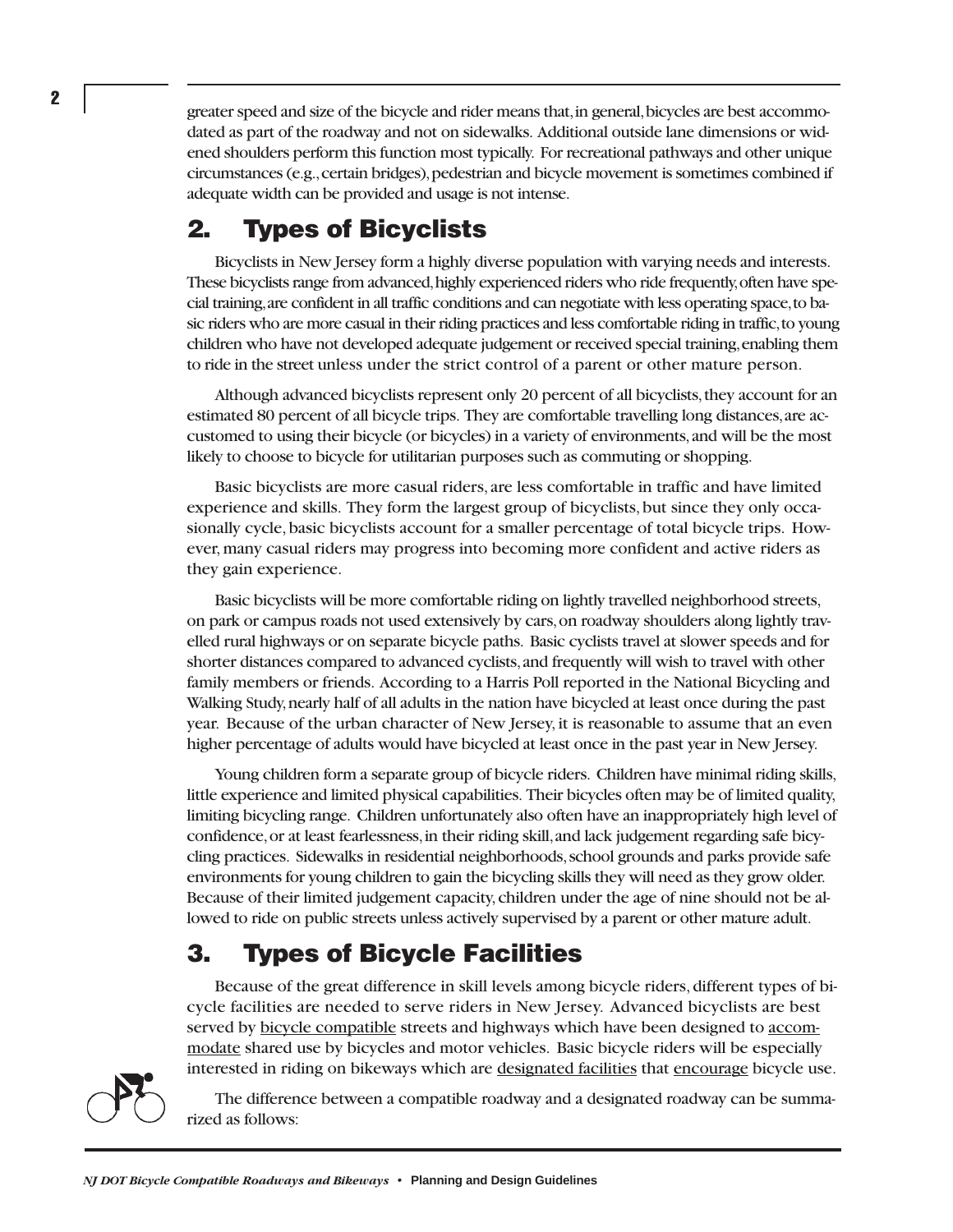#### **Chapter 1**

3

**Compatible Roadways:** Roads which have design features which allow a competent bicyclist to safely share the roadway with motor vehicles. Compatible roadway design guidelines differ based on traffic volumes, speeds and environmental setting. Because advanced bicyclists can be anticipated to use most of the roadways in the state, it is important that all roadways be designed to be compatible with bicycle use. See Figure 1.



**Source: Greenways Incorporated**

**Designated Roadway:** Roads on which bicycle use is anticipated and invited through the use of lane markings, signage, maps or tour guides.

Designated bicycle facilities provide greater safety for less experienced or less confident riders. Designated roadways are located where encouragement of bicycle use is desired, based on consideration of traffic conditions, pavement width and geometrics, and appropriateness and directness of the particular route. They are also often located in areas which offer especially pleasing rides such as in parks or through quiet subdivisions. Because basic riders will be more apt to be riding for pleasure, bikeways are often located in resort areas or in regional parks.

#### Figure 1

Types of Bicycle **Compatible** Roadways